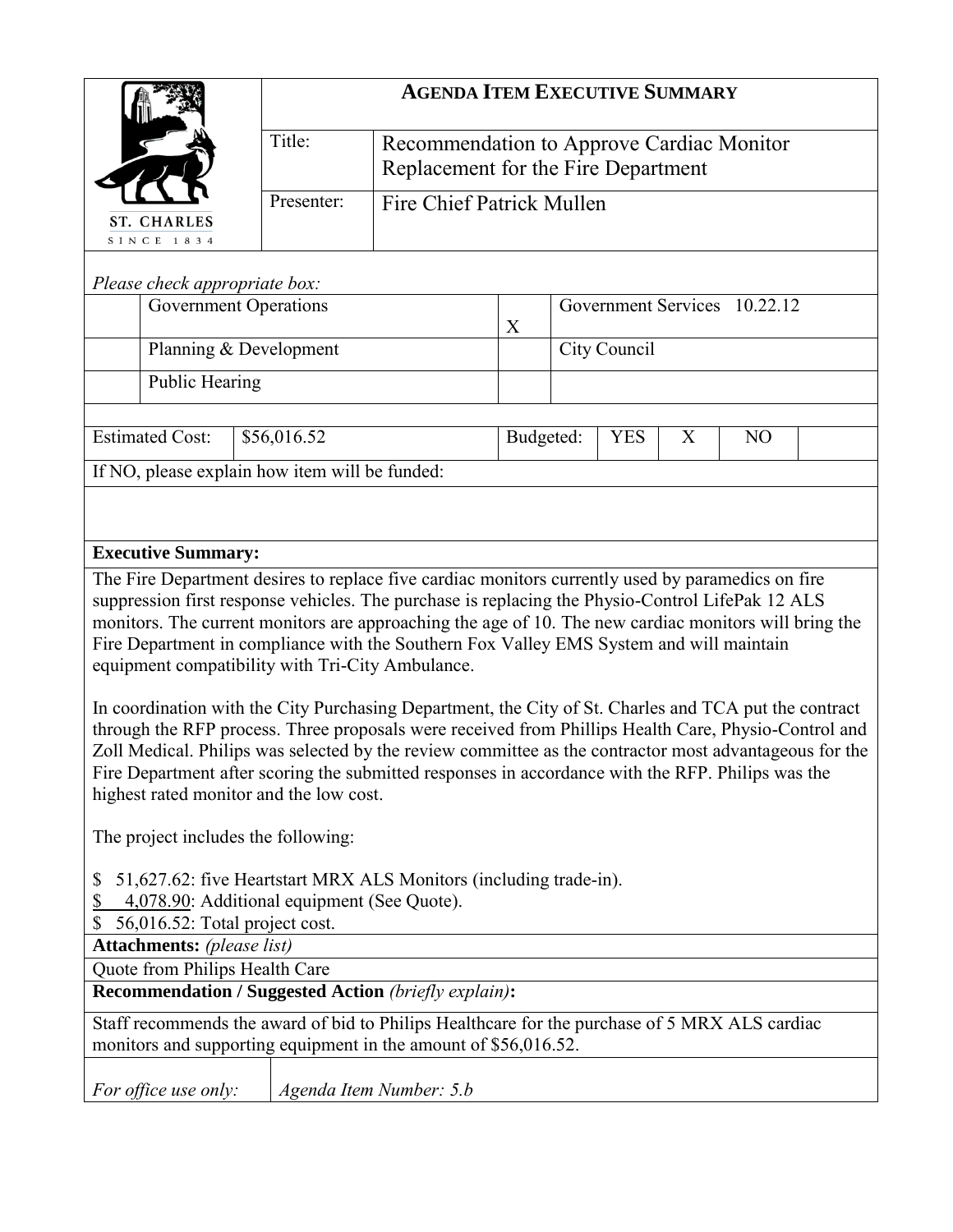| <b>SPECIAL COMMENTS</b>                                               |                    |                                                      |                                  |                     |                                   |  |  |
|-----------------------------------------------------------------------|--------------------|------------------------------------------------------|----------------------------------|---------------------|-----------------------------------|--|--|
| <b>ITEM PRODUCT</b>                                                   | <b>DESCRIPTION</b> | <b>QUANTITY</b>                                      | <b>UNIT OF</b><br><b>MEASURE</b> | (USD)               | UNIT AMOUNT TOTAL AMOUNT<br>(USD) |  |  |
| <b>Brent Madigan</b>                                                  |                    |                                                      |                                  |                     |                                   |  |  |
| <b>QUOTE CONTACT</b>                                                  |                    |                                                      |                                  |                     |                                   |  |  |
| Fax:                                                                  |                    |                                                      |                                  |                     |                                   |  |  |
| Dan Carlascio                                                         | Ph: 630-740-8981   |                                                      |                                  |                     |                                   |  |  |
| <b>SALES REPRESENTATIVE</b>                                           |                    | <b>Federal EIN: 13-3429115</b>                       |                                  |                     |                                   |  |  |
|                                                                       |                    | Customer Number: 94312664                            |                                  |                     |                                   |  |  |
|                                                                       |                    | 2 E Main St<br>SAINT CHARLES IL 60174-1926           |                                  |                     |                                   |  |  |
| 800-934-7372                                                          |                    | City of St Charles IL<br>St. Charles Fire Department |                                  |                     |                                   |  |  |
| Order Processing, MS0400<br>Andover, MA 01810-1099                    |                    | <b>CUSTOMER:</b><br>Attention:                       |                                  |                     |                                   |  |  |
| Mail PO to:<br>Philips Healthcare                                     |                    | <b>FORMAL QUOTE</b>                                  |                                  |                     |                                   |  |  |
| Fax PO to: 1-800-947-3299<br>or                                       |                    | Subject to Credit Approval                           |                                  |                     |                                   |  |  |
| Andover, MA 01810-1099<br>Email PO to: bc_800fax2nd@philips.com<br>or |                    | Net 30 Days                                          |                                  |                     |                                   |  |  |
|                                                                       |                    | <b>PAYMENT TERMS</b>                                 |                                  |                     |                                   |  |  |
| <b>Philips Healthcare</b><br>3000 Minuteman Road, MS0400              | 10/20/2012         |                                                      | FOB DESTINATION                  |                     |                                   |  |  |
|                                                                       |                    | <b>EXPIRATION DATE</b>                               |                                  | <b>INCOTERMS</b>    |                                   |  |  |
| <b>SPHILIPS</b>                                                       |                    | <b>LAST UPDATED</b><br>10/08/2012                    | <b>TIME</b><br>21:03:02          |                     |                                   |  |  |
|                                                                       |                    | 10/08/2012                                           |                                  | 2300293465          | 1/7                               |  |  |
|                                                                       |                    | <b>QUOTE DATE</b>                                    |                                  | <b>QUOTE NUMBER</b> | <b>PAGE</b>                       |  |  |

| 10 | M3536A<br>861289             | <b>HeartStart MRx ALS monitor</b>        | 5 | <b>PCE</b> | 10,286.00   | 51,430.00    |
|----|------------------------------|------------------------------------------|---|------------|-------------|--------------|
|    |                              | A11 SpO2 and EtCO2                       | 5 |            | 5,923.00    | 29,615.00    |
|    |                              | <b>B01 Noninvasive Pacing</b>            | 5 |            | 2,350.00    | 11,750.00    |
|    |                              | C03 Data Card                            | 5 |            | 92.00       | 460.00       |
|    |                              | C05 Lithium Ion Battery                  | 5 |            | 400.00      | 2,000.00     |
|    |                              | C06 AC Power Module                      | 5 |            | 412.00      | 2,060.00     |
|    |                              | C21 Black soft carry case-pads           | 5 |            | .00         | .00          |
|    |                              | <b>LP1-User Instructions Guide</b>       | 5 |            | .00         | .00          |
|    |                              | M3508A Standard Pad Cable                | 5 |            | .00         | .00          |
|    |                              | W22 2-yr Bench Repair Warranty           | 5 |            | .00         | .00          |
|    |                              | Promotion discount                       |   |            | $-2,750.00$ | $-13,750.00$ |
|    |                              | <b>Special Discount</b>                  |   |            | $-32.50%$   | $-31,627.38$ |
|    |                              | Net price                                |   |            |             | 51,937.62    |
| 20 | 989803135341<br>989803135341 | 4-Bay Analyzer, 2SLA & 2Li-Ion Batteries | 1 | <b>PCE</b> | 2,570.00    | 2,570.00     |
|    |                              | <b>Special Discount</b>                  |   |            | -30.00 %    | -771.00      |
|    |                              | Net price                                |   |            |             | 1,799.00     |
| 30 | M1920A                       | FilterLine Set Adult/Pedi                |   | <b>PCE</b> | 304.00      | 304.00       |

THIS QUOTATION CONTAINS CONFIDENTIAL AND PROPRIETARY INFORMATION OF PHILIPS HEALTHCARE AND IS INTENDED FOR USE ONLY<br>BY THE CUSTOMER WHOSE NAME APPEARS ON THIS QUOTATION. IT MAY NOT BE DISCLOSED TO THIRD PARTIES WITHOUT PRI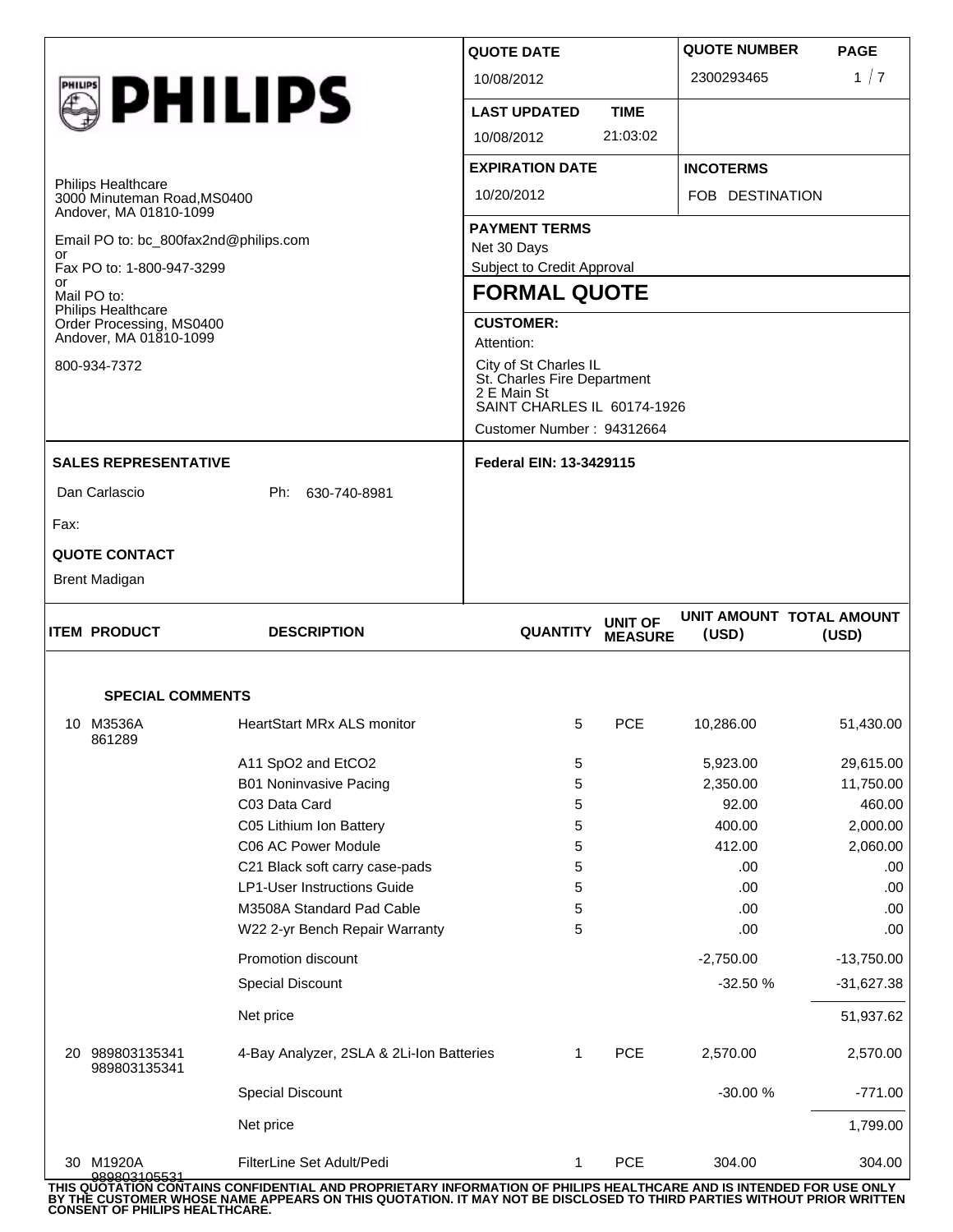

Philips Healthcare 3000 Minuteman Road,MS0400 Andover, MA 01810-1099

| <b>QUOTE DATE</b>      |             | <b>QUOTE NUMBER</b>    |             |
|------------------------|-------------|------------------------|-------------|
|                        |             |                        | <b>PAGE</b> |
| 10/08/2012             |             | 2300293465             | 2/7         |
| <b>LAST UPDATED</b>    | <b>TIME</b> |                        |             |
| 10/08/2012             | 21:03:02    |                        |             |
| <b>EXPIRATION DATE</b> |             | <b>INCOTERMS</b>       |             |
| 10/20/2012             |             | <b>FOB DESTINATION</b> |             |
|                        |             |                        |             |

## **FORMAL QUOTE**

| M100001, 1010101001000                                      |                                                                                                                                                                                               | 10/20/2012                        |                                  | FOB DESTINATION |                                   |  |
|-------------------------------------------------------------|-----------------------------------------------------------------------------------------------------------------------------------------------------------------------------------------------|-----------------------------------|----------------------------------|-----------------|-----------------------------------|--|
|                                                             |                                                                                                                                                                                               | <b>FORMAL QUOTE</b>               |                                  |                 | <b>REPRINT</b>                    |  |
| <b>ITEM PRODUCT</b>                                         | <b>DESCRIPTION</b>                                                                                                                                                                            | <b>QUANTITY</b>                   | <b>UNIT OF</b><br><b>MEASURE</b> | (USD)           | UNIT AMOUNT TOTAL AMOUNT<br>(USD) |  |
|                                                             | Special Discount                                                                                                                                                                              |                                   |                                  | -30.00 %        | $-91.20$                          |  |
|                                                             | Net price                                                                                                                                                                                     |                                   |                                  |                 | 212.80                            |  |
| 40 M3713A<br>989803107781                                   | <b>HeartStart Adult Plus Pads</b>                                                                                                                                                             | 1                                 | CAS                              | 290.00          | 290.00                            |  |
|                                                             | <b>Special Discount</b>                                                                                                                                                                       |                                   |                                  | $-30.00%$       | $-87.00$                          |  |
|                                                             | Net price                                                                                                                                                                                     |                                   |                                  |                 | 203.00                            |  |
| 50 M3717A<br>989803107821                                   | <b>HeartStart Pediatric Plus Pads</b>                                                                                                                                                         | 1                                 | CAS                              | 155.00          | 155.00                            |  |
|                                                             | <b>Special Discount</b>                                                                                                                                                                       |                                   |                                  | -30.00 %        | $-46.50$                          |  |
|                                                             | Net price                                                                                                                                                                                     |                                   |                                  |                 | 108.50                            |  |
| 60 989803138171<br>989803138171                             | MRx Wide Printer Paper                                                                                                                                                                        | 1                                 | BX                               | 58.00           | 58.00                             |  |
|                                                             | Special Discount                                                                                                                                                                              |                                   |                                  | -30.00 %        | $-17.40$                          |  |
|                                                             | Net price                                                                                                                                                                                     |                                   |                                  |                 | 40.60                             |  |
| 70 M1131A<br>989803128531                                   | Disposable Adult/Pedi SpO2 Sensor                                                                                                                                                             | 5                                 | BX                               | 232.00          | 1,160.00                          |  |
|                                                             | Special Discount                                                                                                                                                                              |                                   |                                  | -30.00 %        | $-348.00$                         |  |
|                                                             | Net price                                                                                                                                                                                     |                                   |                                  |                 | 812.00                            |  |
| 80 M1195A<br>989803103261                                   | SPO2 INFANT SENSOR                                                                                                                                                                            | 5                                 | <b>PCE</b>                       | 258.00          | 1,290.00                          |  |
|                                                             | Special Discount                                                                                                                                                                              |                                   |                                  | -30.00 %        | $-387.00$                         |  |
|                                                             | Net price                                                                                                                                                                                     |                                   |                                  |                 | 903.00                            |  |
|                                                             |                                                                                                                                                                                               | <b>Total Quotation List Price</b> |                                  |                 | 103,142.00                        |  |
|                                                             | <b>Less All Applicable Discounts</b>                                                                                                                                                          |                                   |                                  |                 | $-47,125.48$                      |  |
| more information                                            | Philips Healthcare is pleased to inform you that financing of its<br>products and services is available to qualified applicants. To obtain<br>contact Philips Medical Capital @ 866-513-4PMC. | <b>Total Quotation Net Price</b>  |                                  |                 | 56,016.52                         |  |
| The discount quoted herein is<br>offer expires on 10/20/12. | a Special Negotiated Discount of 32.5%. This                                                                                                                                                  |                                   |                                  |                 |                                   |  |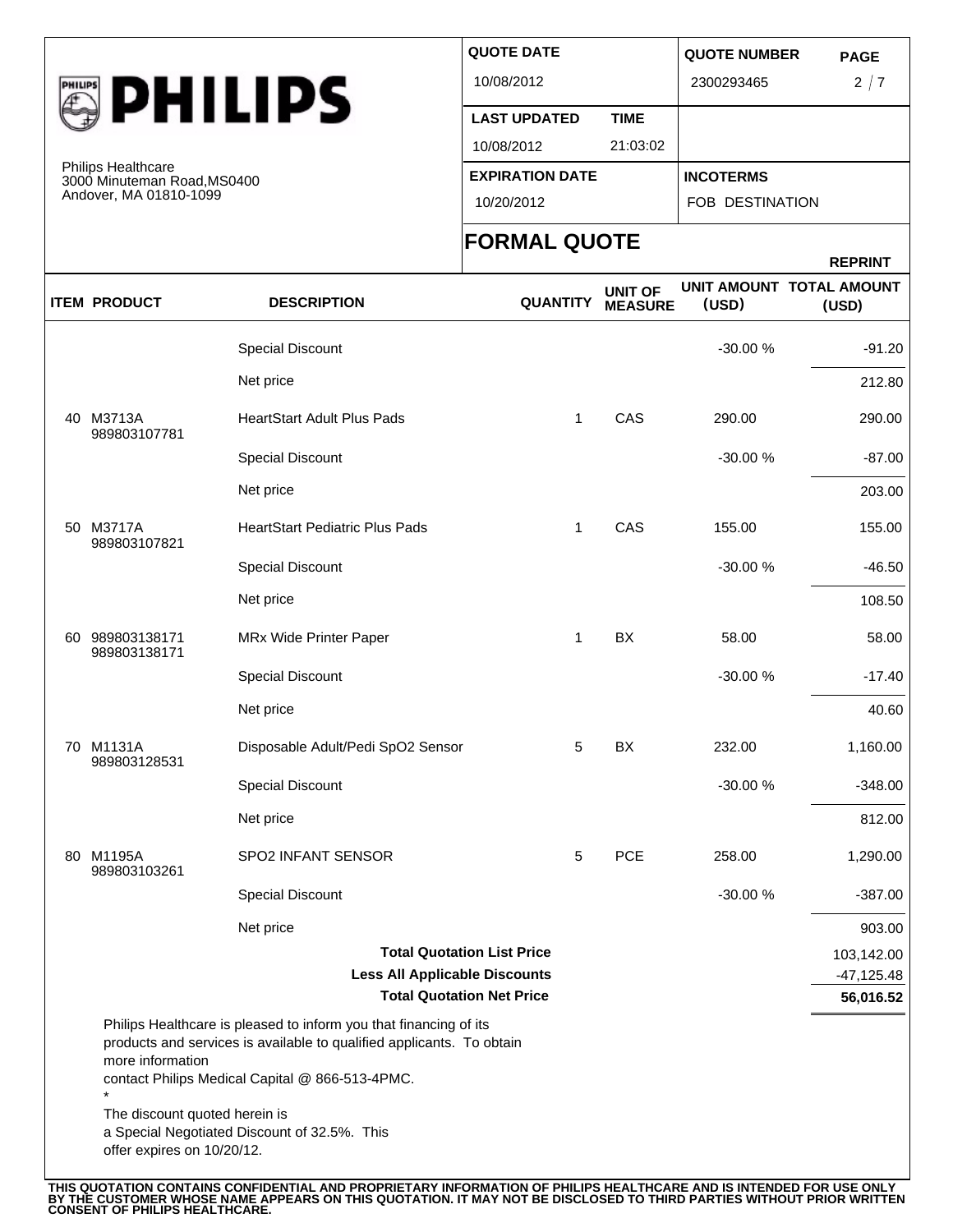|  |                                                                                       |                                                                                                                                                                                                                                                                                                                                                                                                                                                                                                                                                                                                                                                                                                                                                                                                                                                                                                                                                                   | <b>QUOTE DATE</b>      |                                  | <b>QUOTE NUMBER</b>               | <b>PAGE</b>    |
|--|---------------------------------------------------------------------------------------|-------------------------------------------------------------------------------------------------------------------------------------------------------------------------------------------------------------------------------------------------------------------------------------------------------------------------------------------------------------------------------------------------------------------------------------------------------------------------------------------------------------------------------------------------------------------------------------------------------------------------------------------------------------------------------------------------------------------------------------------------------------------------------------------------------------------------------------------------------------------------------------------------------------------------------------------------------------------|------------------------|----------------------------------|-----------------------------------|----------------|
|  |                                                                                       |                                                                                                                                                                                                                                                                                                                                                                                                                                                                                                                                                                                                                                                                                                                                                                                                                                                                                                                                                                   | 10/08/2012             |                                  | 2300293465                        | 3/7            |
|  | <b>PHILIPS</b>                                                                        |                                                                                                                                                                                                                                                                                                                                                                                                                                                                                                                                                                                                                                                                                                                                                                                                                                                                                                                                                                   | <b>LAST UPDATED</b>    | <b>TIME</b>                      |                                   |                |
|  | <b>Philips Healthcare</b><br>3000 Minuteman Road, MS0400<br>Andover, MA 01810-1099    |                                                                                                                                                                                                                                                                                                                                                                                                                                                                                                                                                                                                                                                                                                                                                                                                                                                                                                                                                                   | 10/08/2012             | 21:03:02                         |                                   |                |
|  |                                                                                       |                                                                                                                                                                                                                                                                                                                                                                                                                                                                                                                                                                                                                                                                                                                                                                                                                                                                                                                                                                   | <b>EXPIRATION DATE</b> |                                  | <b>INCOTERMS</b>                  |                |
|  |                                                                                       |                                                                                                                                                                                                                                                                                                                                                                                                                                                                                                                                                                                                                                                                                                                                                                                                                                                                                                                                                                   | 10/20/2012             |                                  | FOB DESTINATION                   |                |
|  |                                                                                       |                                                                                                                                                                                                                                                                                                                                                                                                                                                                                                                                                                                                                                                                                                                                                                                                                                                                                                                                                                   | <b>FORMAL QUOTE</b>    |                                  |                                   | <b>REPRINT</b> |
|  | <b>ITEM PRODUCT</b>                                                                   | <b>DESCRIPTION</b>                                                                                                                                                                                                                                                                                                                                                                                                                                                                                                                                                                                                                                                                                                                                                                                                                                                                                                                                                | <b>QUANTITY</b>        | <b>UNIT OF</b><br><b>MEASURE</b> | UNIT AMOUNT TOTAL AMOUNT<br>(USD) | (USD)          |
|  |                                                                                       |                                                                                                                                                                                                                                                                                                                                                                                                                                                                                                                                                                                                                                                                                                                                                                                                                                                                                                                                                                   |                        |                                  |                                   |                |
|  | be received on or before 12/28/2012<br>herein.<br>contract is funded through ARRA:    | No changes and/or substitutions will be<br>allowed. All orders for this promotion must<br>The trade-in allowance quoted herein exceeds Philips' estimate of the<br>fair market value of the units by \$7500.00. This amount may be<br>considered a price reduction or discount under 42 USC 1001.952(h).<br>If no contract is identified in the previous sentence or the products<br>and/or services are not covered by this contract, this quotation is<br>issued pursuant to, and any PO for the items herein will be accepted<br>subject to the Philips Terms and Conditions of Sale posted at<br>http://www.healthcare.philips.com/main/terms_conditions/ and the terms<br>Under the American Reinvestment and Recovery Act ("ARRA"), it is the<br>customer's responsibility to inform Philips if the contract contains any<br>ARRA funding. Please check the following box if any part of this<br>This contract is funded in whole or in part through ARRA." |                        |                                  |                                   |                |
|  | holidays.<br>continuous start to finish manner.<br>from obstruction.<br>the asbestos. | All work is scheduled within normal working hours;<br>Monday through Friday, 8 a.m. to 5 p.m. excluding Philips<br>All pricing is based on travel zones 1-3. For travel zones beyond 1-3,<br>consult your Philips sales rep for alternate pricing.<br>It is the customers responsibility to provide Philips with<br>the access necessary to complete the quoted work in a<br>Excessive delays and multiple visits will result in additional charges.<br>All prices are based upon 'adequate access' to work areas that are free<br>If it is determined, during the implementation that asbestos removal is<br>required; Philips will suspend performance until the Customer remediates<br>Philips will work with the customers staff to reduce the downtime during                                                                                                                                                                                                |                        |                                  |                                   |                |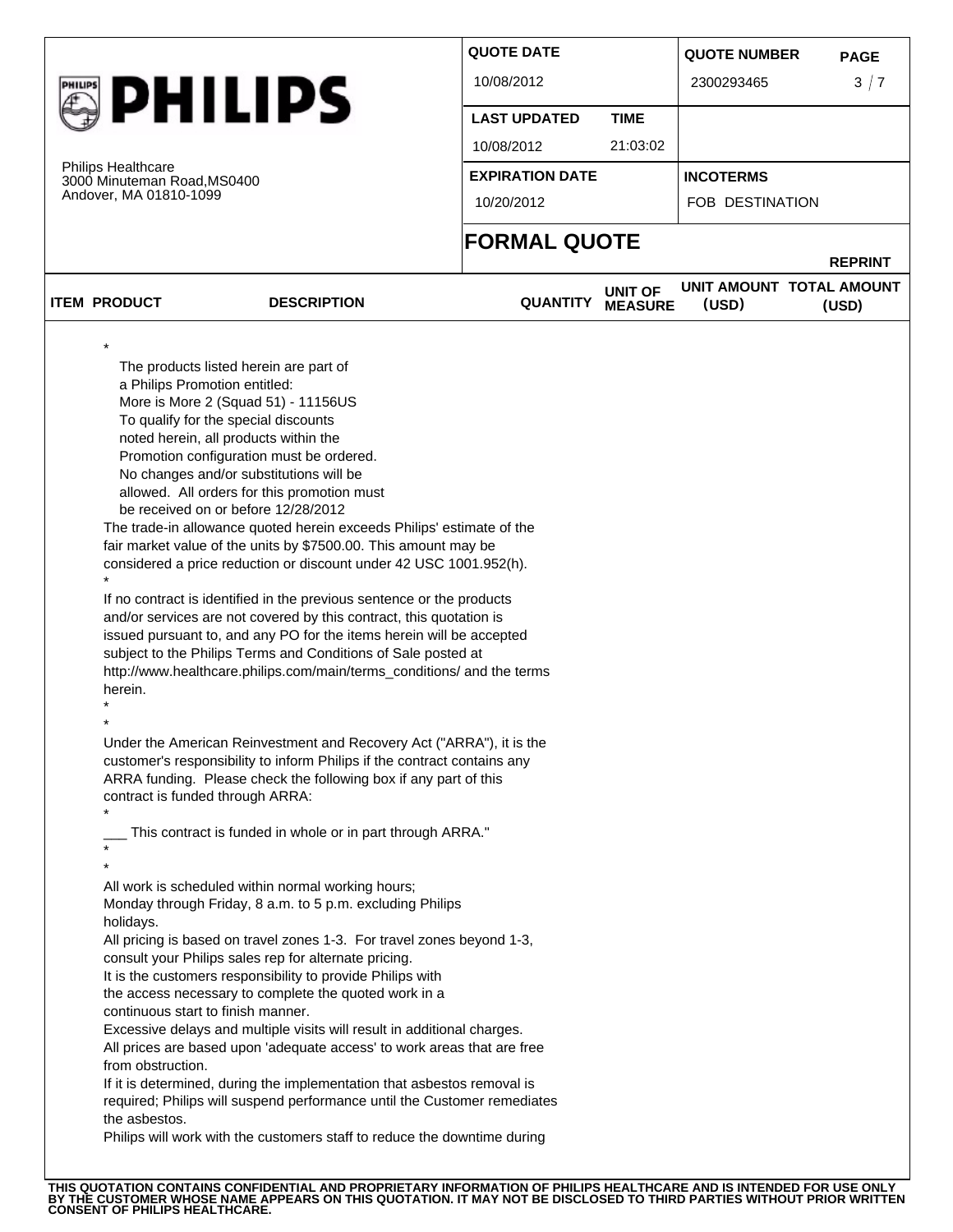|                                                                                                      |                                                                                                                                                                                                                                                                                                                                                                                                                                                                                                                                                                                                                                                                                                                                                                                                                                                                                                                                                                                                            | <b>QUOTE DATE</b>      |                | <b>QUOTE NUMBER</b>      | <b>PAGE</b>    |
|------------------------------------------------------------------------------------------------------|------------------------------------------------------------------------------------------------------------------------------------------------------------------------------------------------------------------------------------------------------------------------------------------------------------------------------------------------------------------------------------------------------------------------------------------------------------------------------------------------------------------------------------------------------------------------------------------------------------------------------------------------------------------------------------------------------------------------------------------------------------------------------------------------------------------------------------------------------------------------------------------------------------------------------------------------------------------------------------------------------------|------------------------|----------------|--------------------------|----------------|
|                                                                                                      |                                                                                                                                                                                                                                                                                                                                                                                                                                                                                                                                                                                                                                                                                                                                                                                                                                                                                                                                                                                                            | 10/08/2012             |                | 2300293465               | 4/7            |
| <b>PHILIPS</b><br><b>Philips Healthcare</b><br>3000 Minuteman Road, MS0400<br>Andover, MA 01810-1099 |                                                                                                                                                                                                                                                                                                                                                                                                                                                                                                                                                                                                                                                                                                                                                                                                                                                                                                                                                                                                            | <b>LAST UPDATED</b>    | <b>TIME</b>    |                          |                |
|                                                                                                      |                                                                                                                                                                                                                                                                                                                                                                                                                                                                                                                                                                                                                                                                                                                                                                                                                                                                                                                                                                                                            | 10/08/2012             | 21:03:02       |                          |                |
|                                                                                                      |                                                                                                                                                                                                                                                                                                                                                                                                                                                                                                                                                                                                                                                                                                                                                                                                                                                                                                                                                                                                            | <b>EXPIRATION DATE</b> |                | <b>INCOTERMS</b>         |                |
|                                                                                                      |                                                                                                                                                                                                                                                                                                                                                                                                                                                                                                                                                                                                                                                                                                                                                                                                                                                                                                                                                                                                            | 10/20/2012             |                | FOB DESTINATION          |                |
|                                                                                                      |                                                                                                                                                                                                                                                                                                                                                                                                                                                                                                                                                                                                                                                                                                                                                                                                                                                                                                                                                                                                            | <b>FORMAL QUOTE</b>    |                |                          |                |
| <b>ITEM PRODUCT</b>                                                                                  | <b>DESCRIPTION</b>                                                                                                                                                                                                                                                                                                                                                                                                                                                                                                                                                                                                                                                                                                                                                                                                                                                                                                                                                                                         | <b>QUANTITY</b>        | <b>UNIT OF</b> | UNIT AMOUNT TOTAL AMOUNT | <b>REPRINT</b> |
|                                                                                                      |                                                                                                                                                                                                                                                                                                                                                                                                                                                                                                                                                                                                                                                                                                                                                                                                                                                                                                                                                                                                            |                        | <b>MEASURE</b> | (USD)                    | (USD)          |
| standard grade unless noted otherwise.<br>1001.952(h).<br>by Philips.                                | any, to accept and pay for partial shipments. If this quote includes<br>Value-Added Services, they may be invoiced separately. Additional sold<br>training must be completed within twelve months of<br>delivery/installation. System cabling, if included, is specified at the<br>This quote specifically excludes Licensing & Permit Fees,<br>Prevailing Wage Compensation and Union Labor.<br>IMPORTANT NOTICE: Health care providers are reminded that if the<br>transactions herein include or involve a loan or a discount (including a<br>rebate or other price reduction), they must fully and accurately report<br>such loan or discount on cost reports or other applicable reports or<br>claims for payment submitted under any federal or state health care<br>program, including but not limited to Medicare and Medicaid, such as may<br>be required by state or federal law, including but not limited to 42 CFR<br>Not binding until accepted in writing by Philips in Andover or invoiced |                        |                |                          |                |
| accepts.<br>Philips warranty or service agreement.                                                   | Any purchase order or resulting agreement shall be subject to the<br>Philips Terms and Conditions and the following terms which customer<br>For certain agreements, Philips may conduct a qualification inspection<br>to verify that customer is suitably trained, the equipment is in<br>serviceable condition, and all like equipment is covered by a valid                                                                                                                                                                                                                                                                                                                                                                                                                                                                                                                                                                                                                                              |                        |                |                          |                |
|                                                                                                      | Any resulting agreement is subject to cancellation by Philips if<br>customer fails to satisfy these conditions during the term.                                                                                                                                                                                                                                                                                                                                                                                                                                                                                                                                                                                                                                                                                                                                                                                                                                                                            |                        |                |                          |                |
|                                                                                                      |                                                                                                                                                                                                                                                                                                                                                                                                                                                                                                                                                                                                                                                                                                                                                                                                                                                                                                                                                                                                            |                        |                |                          |                |

THIS QUOTATION CONTAINS CONFIDENTIAL AND PROPRIETARY INFORMATION OF PHILIPS HEALTHCARE AND IS INTENDED FOR USE ONLY<br>BY THE CUSTOMER WHOSE NAME APPEARS ON THIS QUOTATION. IT MAY NOT BE DISCLOSED TO THIRD PARTIES WITHOUT PRI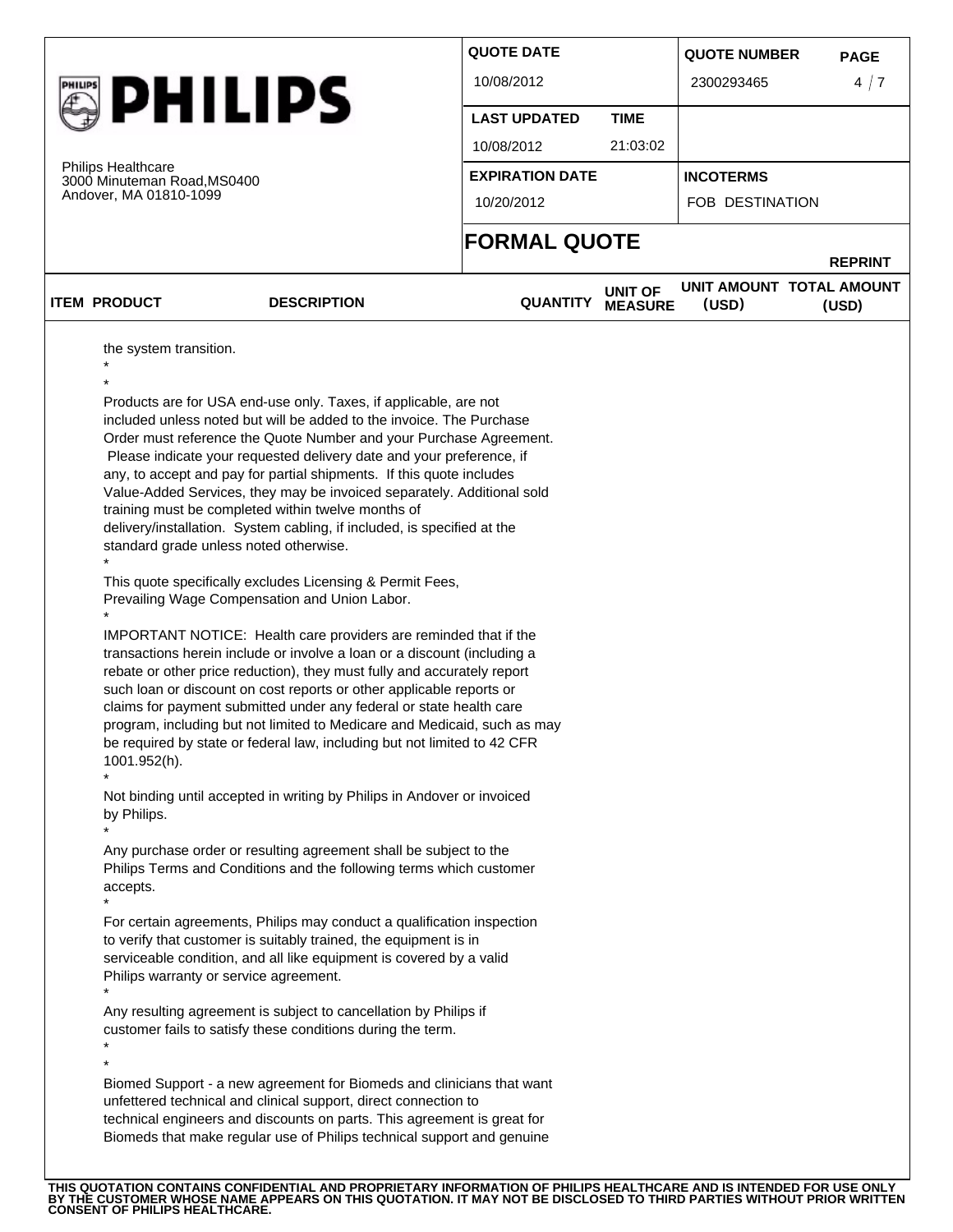|                |                                                          |                                                                                                                                                                                                                                                                                                                                                                                                                                                                                                                                                                                                                                                                                                                                                                                                                                                                                                                                                                                                                                                                                                                                                                                                                                                                                                                                                                                                                                                                                                                                                                                                                                                                                                      | <b>QUOTE DATE</b>      |                                  | <b>QUOTE NUMBER</b>               | <b>PAGE</b>             |  |
|----------------|----------------------------------------------------------|------------------------------------------------------------------------------------------------------------------------------------------------------------------------------------------------------------------------------------------------------------------------------------------------------------------------------------------------------------------------------------------------------------------------------------------------------------------------------------------------------------------------------------------------------------------------------------------------------------------------------------------------------------------------------------------------------------------------------------------------------------------------------------------------------------------------------------------------------------------------------------------------------------------------------------------------------------------------------------------------------------------------------------------------------------------------------------------------------------------------------------------------------------------------------------------------------------------------------------------------------------------------------------------------------------------------------------------------------------------------------------------------------------------------------------------------------------------------------------------------------------------------------------------------------------------------------------------------------------------------------------------------------------------------------------------------------|------------------------|----------------------------------|-----------------------------------|-------------------------|--|
|                |                                                          |                                                                                                                                                                                                                                                                                                                                                                                                                                                                                                                                                                                                                                                                                                                                                                                                                                                                                                                                                                                                                                                                                                                                                                                                                                                                                                                                                                                                                                                                                                                                                                                                                                                                                                      | 10/08/2012             |                                  | 2300293465                        | 5/7                     |  |
| <b>PHILIPS</b> |                                                          |                                                                                                                                                                                                                                                                                                                                                                                                                                                                                                                                                                                                                                                                                                                                                                                                                                                                                                                                                                                                                                                                                                                                                                                                                                                                                                                                                                                                                                                                                                                                                                                                                                                                                                      | <b>LAST UPDATED</b>    | <b>TIME</b>                      |                                   |                         |  |
|                |                                                          |                                                                                                                                                                                                                                                                                                                                                                                                                                                                                                                                                                                                                                                                                                                                                                                                                                                                                                                                                                                                                                                                                                                                                                                                                                                                                                                                                                                                                                                                                                                                                                                                                                                                                                      | 10/08/2012             | 21:03:02                         |                                   |                         |  |
|                | <b>Philips Healthcare</b><br>3000 Minuteman Road, MS0400 |                                                                                                                                                                                                                                                                                                                                                                                                                                                                                                                                                                                                                                                                                                                                                                                                                                                                                                                                                                                                                                                                                                                                                                                                                                                                                                                                                                                                                                                                                                                                                                                                                                                                                                      | <b>EXPIRATION DATE</b> |                                  | <b>INCOTERMS</b>                  |                         |  |
|                | Andover, MA 01810-1099                                   | 10/20/2012                                                                                                                                                                                                                                                                                                                                                                                                                                                                                                                                                                                                                                                                                                                                                                                                                                                                                                                                                                                                                                                                                                                                                                                                                                                                                                                                                                                                                                                                                                                                                                                                                                                                                           |                        | FOB DESTINATION                  |                                   |                         |  |
|                |                                                          |                                                                                                                                                                                                                                                                                                                                                                                                                                                                                                                                                                                                                                                                                                                                                                                                                                                                                                                                                                                                                                                                                                                                                                                                                                                                                                                                                                                                                                                                                                                                                                                                                                                                                                      | <b>FORMAL QUOTE</b>    |                                  |                                   |                         |  |
|                | <b>ITEM PRODUCT</b>                                      | <b>DESCRIPTION</b>                                                                                                                                                                                                                                                                                                                                                                                                                                                                                                                                                                                                                                                                                                                                                                                                                                                                                                                                                                                                                                                                                                                                                                                                                                                                                                                                                                                                                                                                                                                                                                                                                                                                                   | <b>QUANTITY</b>        | <b>UNIT OF</b><br><b>MEASURE</b> | UNIT AMOUNT TOTAL AMOUNT<br>(USD) | <b>REPRINT</b><br>(USD) |  |
|                | clinician support.<br>preventive maintenance.            | customer would like Philips field service engineers to back them up with<br>their support efforts, a Second Response option is available to provide<br>an onsite field service engineer for situations where the local biomed<br>team is not able to resolve a problem after attempting repairs and<br>receiving guidance remotely. This agreement also provides access to<br>Bench Repair - provides bench repair services at a Philips repair<br>facility. This service is great for products where software and hardware<br>reliability and compatibility are critical and factory quality repairs<br>ensure that repairs meet current manufacturing standards. A Performance<br>Assurance option is available for products that require annual<br>Unit Exchange - Unit Exchange provides a fast replacement of failed or<br>problem units. Under this agreement, customers can receive a new unit as<br>soon as the next business day. This agreement is a good fit for products<br>where time is critical and spare units are not available.<br>Comprehensive Onsite - With Comprehensive Onsite, Philips provides<br>onsite support for covered equipment. This agreement is good for<br>products and for care areas where technical expertise is critical and<br>hands on Philips engineers will support the clinical and technical needs<br>of the department. A Performance Assurance option is available for<br>products that require annual preventive maintenance. This agreement also<br>provides access to remote clinician support.<br>Software Maintenance Agreement - The software maintenance agreement<br>includes Philips highest levels of remote support and includes software |                        |                                  |                                   |                         |  |
|                |                                                          | upgrades and remote clinician support. PTU Standard and PTU Basic are<br>still key components of these agreements, with PTU Standard providing<br>all installations and PTU Basic providing up to 2 installations over 5                                                                                                                                                                                                                                                                                                                                                                                                                                                                                                                                                                                                                                                                                                                                                                                                                                                                                                                                                                                                                                                                                                                                                                                                                                                                                                                                                                                                                                                                             |                        |                                  |                                   |                         |  |

THIS QUOTATION CONTAINS CONFIDENTIAL AND PROPRIETARY INFORMATION OF PHILIPS HEALTHCARE AND IS INTENDED FOR USE ONLY<br>BY THE CUSTOMER WHOSE NAME APPEARS ON THIS QUOTATION. IT MAY NOT BE DISCLOSED TO THIRD PARTIES WITHOUT PRI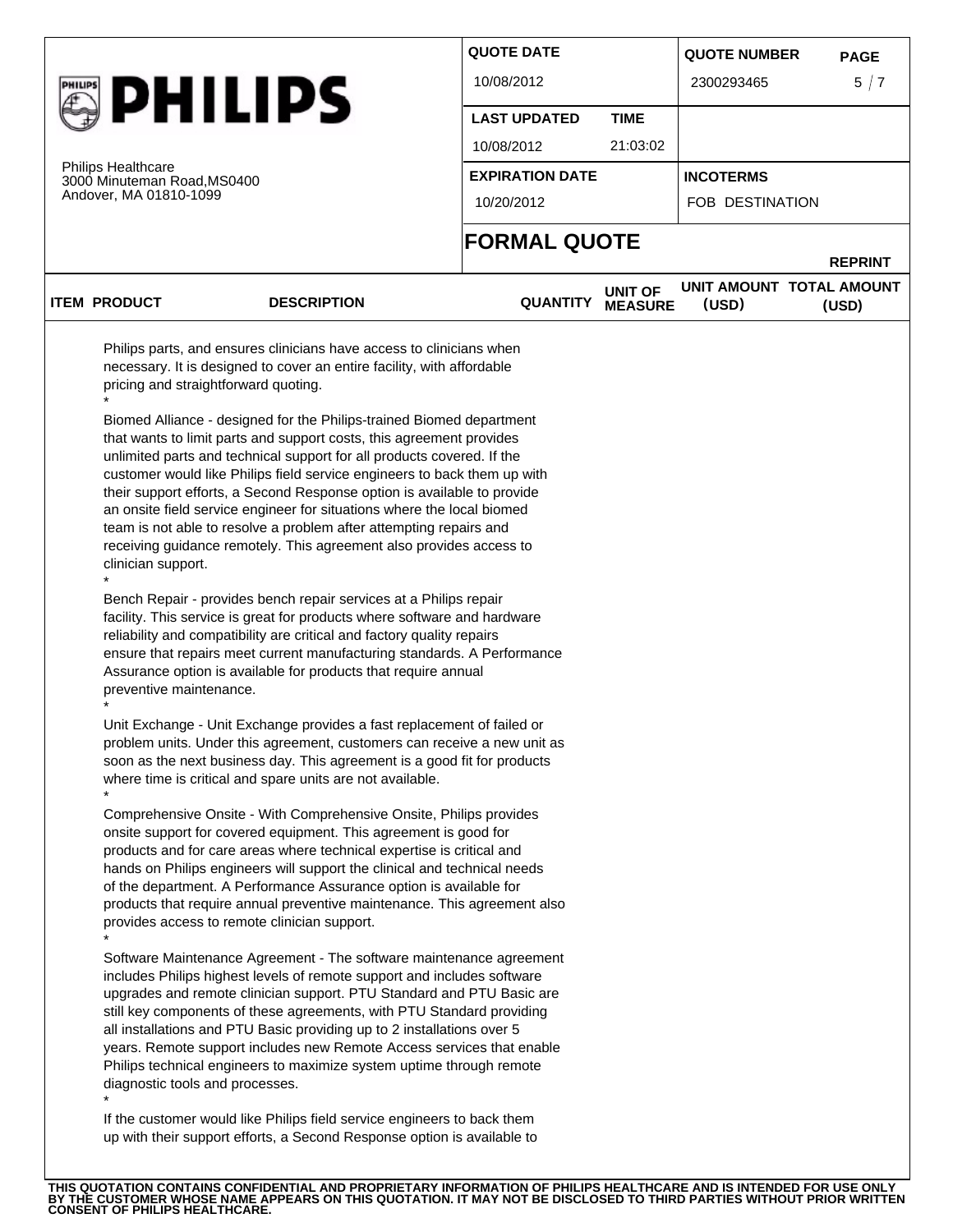|         |                                                                             |                                                                                                                                                                                                                   | <b>QUOTE DATE</b>      |                                  | <b>QUOTE NUMBER</b>               | <b>PAGE</b>    |
|---------|-----------------------------------------------------------------------------|-------------------------------------------------------------------------------------------------------------------------------------------------------------------------------------------------------------------|------------------------|----------------------------------|-----------------------------------|----------------|
| PHILIPS |                                                                             |                                                                                                                                                                                                                   | 10/08/2012             |                                  | 2300293465                        | 6/7            |
|         | <b>PHILIPS</b>                                                              |                                                                                                                                                                                                                   | <b>LAST UPDATED</b>    | <b>TIME</b>                      |                                   |                |
|         |                                                                             | 10/08/2012                                                                                                                                                                                                        | 21:03:02               |                                  |                                   |                |
|         | Philips Healthcare<br>3000 Minuteman Road, MS0400<br>Andover, MA 01810-1099 |                                                                                                                                                                                                                   | <b>EXPIRATION DATE</b> |                                  | <b>INCOTERMS</b>                  |                |
|         |                                                                             |                                                                                                                                                                                                                   | 10/20/2012             |                                  | FOB DESTINATION                   |                |
|         |                                                                             |                                                                                                                                                                                                                   | <b>FORMAL QUOTE</b>    |                                  |                                   | <b>REPRINT</b> |
|         | <b>ITEM PRODUCT</b>                                                         | <b>DESCRIPTION</b>                                                                                                                                                                                                | <b>QUANTITY</b>        | <b>UNIT OF</b><br><b>MEASURE</b> | UNIT AMOUNT TOTAL AMOUNT<br>(USD) | (USD)          |
|         |                                                                             | provide an onsite field service engineer for situations where the local<br>biomed team in cooperation with Philips remote services is not able to<br>resolve a problem in time to meet service level commitments. |                        |                                  |                                   |                |
|         | $\ddot{\phantom{0}}$<br>Legacy Agreement Types<br>$\star$                   |                                                                                                                                                                                                                   |                        |                                  |                                   |                |
|         | upgrade discounts.                                                          | Gold Service - On-site maintenance and repair 8-5, M-F; Clinical Ed and                                                                                                                                           |                        |                                  |                                   |                |
|         | Silver Service - On-site repair 8-5, M-F.                                   |                                                                                                                                                                                                                   |                        |                                  |                                   |                |
|         | subscription.                                                               | First Response - On-site repair with biomed screening, InCenter                                                                                                                                                   |                        |                                  |                                   |                |
|         | subscription.                                                               | Co-op Response - Backup on-site repair only 8-5, M-F, InCenter                                                                                                                                                    |                        |                                  |                                   |                |
|         |                                                                             |                                                                                                                                                                                                                   |                        |                                  |                                   |                |
|         | subscription.                                                               | Remote Response - Labor, parts, phone support 8-5, M-F, InCenter                                                                                                                                                  |                        |                                  |                                   |                |
|         |                                                                             |                                                                                                                                                                                                                   |                        |                                  |                                   |                |
|         |                                                                             |                                                                                                                                                                                                                   |                        |                                  |                                   |                |
|         |                                                                             |                                                                                                                                                                                                                   |                        |                                  |                                   |                |
|         |                                                                             |                                                                                                                                                                                                                   |                        |                                  |                                   |                |
|         |                                                                             |                                                                                                                                                                                                                   |                        |                                  |                                   |                |
|         |                                                                             |                                                                                                                                                                                                                   |                        |                                  |                                   |                |
|         |                                                                             |                                                                                                                                                                                                                   |                        |                                  |                                   |                |
|         |                                                                             |                                                                                                                                                                                                                   |                        |                                  |                                   |                |
|         |                                                                             |                                                                                                                                                                                                                   |                        |                                  |                                   |                |
|         |                                                                             |                                                                                                                                                                                                                   |                        |                                  |                                   |                |
|         |                                                                             |                                                                                                                                                                                                                   |                        |                                  |                                   |                |